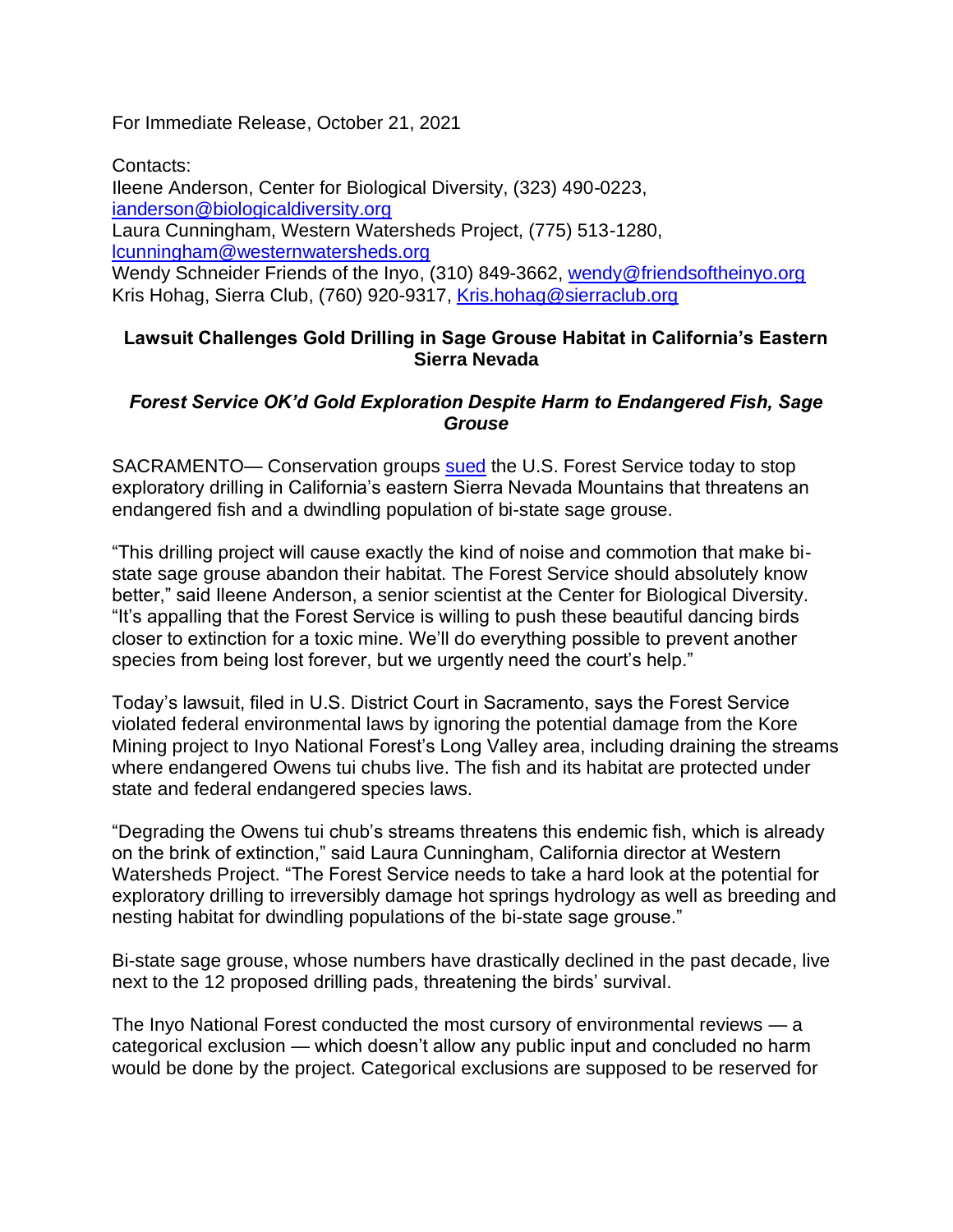minor federal projects that will not harm the environment like rebuilding hiking trails, not drilling for gold in sensitive habitats.

"Long Valley is an important place that needs conservation protection, not a gold mine," said Wendy Schneider, executive director of Friends of the Inyo. "The area provides critical wildlife habitat for struggling species, it is culturally significant to local tribes, and important for the recreational tourism economy in Mammoth. Further, the water in area is already overcommitted. Drilling activities will add to that burden and introduce the possibility of toxic contamination. The drilling proposal was strongly opposed by a majority in the community. The Forest Service should not have approved this proposal."

Exploratory drilling is the precursor to a full-blown gold mine that could span more than 1,800 acres of this sensitive area in the eastern Sierra Nevada. In addition to destroying habitat for endangered species and sucking vast amounts of water from ancient aquifers, a gold mine would industrialize a landscape renowned for its majestic and scenic vistas and pollute pristine public lands.

"There couldn't be a worse project proposed in this sensitive area, and the Forest Service's approval of this project sets a dangerous precedent for our region," said Kris Hohag, local tribal citizen and Eastern Sierra Senior Organizer for the Sierra Club. "Kore Mining is taking advantage of the flawed 1872 Mining Act that allows mining projects to profit from the destruction of our environment, and here in the eastern Sierra that means threats to our unique wildlife and the health of our water and cultural resources."

The groups are represented by Roger Flynn of the Western Mining Action Project, Lisa Belenky of the Center for Biological Diversity, and Talasi Brooks of Western Watersheds Project.

The gold exploration project is proposed on land in Long Valley, California, with high cultural value to the Kutzadika'a Tribe of Northern Paiute, as well as to other Paiute and Shoshone people.

*The [Center for Biological Diversity](https://www.biologicaldiversity.org/) is a national, nonprofit conservation organization with more than 1.7 million members and online activists dedicated to the protection of endangered species and wild places.*

*[Western Watersheds Project](https://www.westernwatersheds.org/) is a nonprofit conservation group with over 12,000 followers, with field offices across the western U.S. We work to influence and improve public lands management throughout the West with a primary focus on the negative impacts of livestock grazing on 250 million acres of western public lands, including harm to ecological, biological, cultural, historic, archeological, scenic resources, wilderness values, roadless areas, Wilderness Study Areas and designated Wilderness.*

*Founded in 198[6, Friends of the Inyo](https://friendsoftheinyo.org/) is a nonprofit grassroots environmental organization. Our mission is to protect and care for the lands of Payahuunadu, also known as California's Eastern Sierra. Our working area covers Inyo and Mono Counties,*